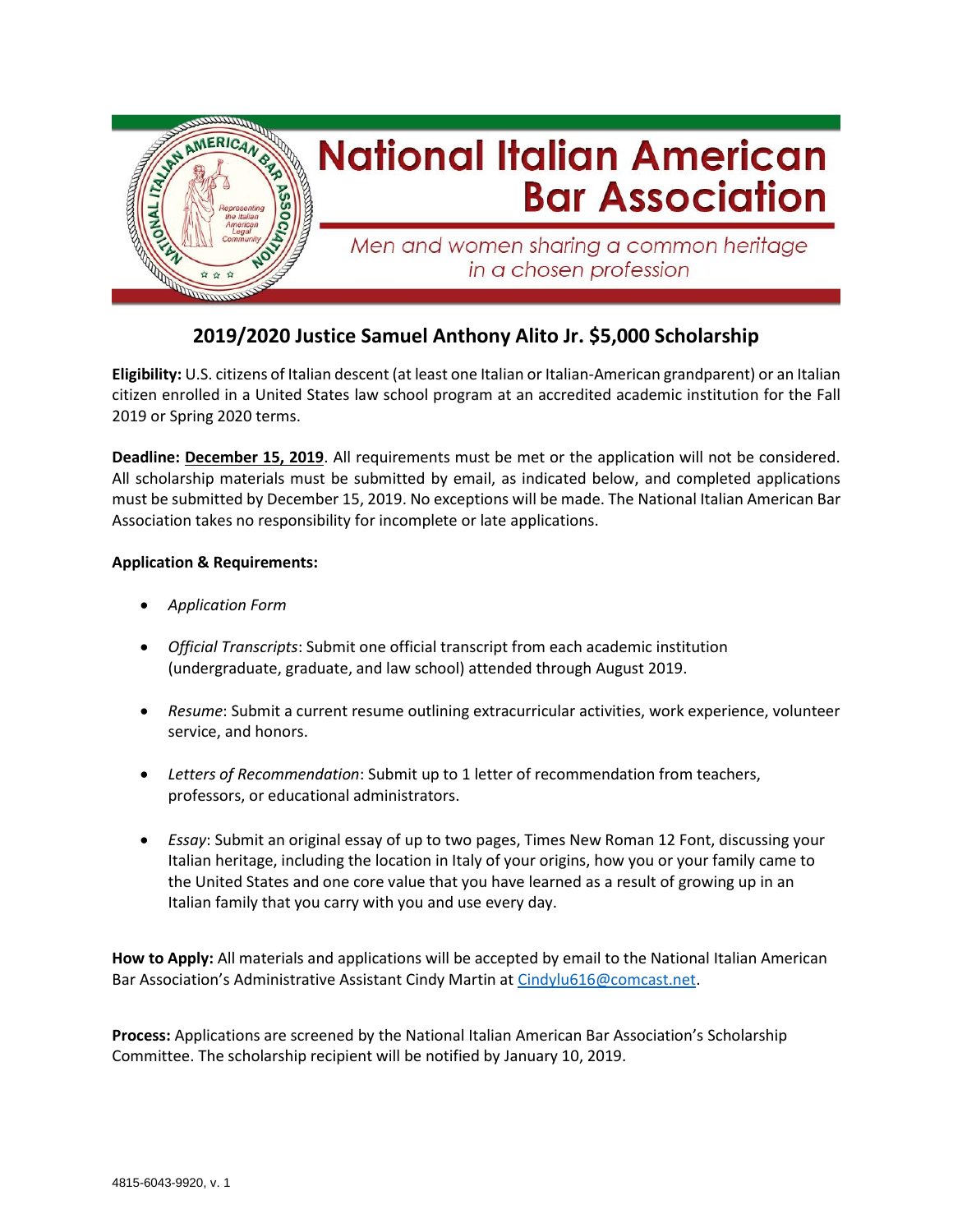

## **2019/2020 Justice Samuel Anthony Alito Jr. \$5,000 Scholarship**

| 1. Name                                                                                                                                                    |
|------------------------------------------------------------------------------------------------------------------------------------------------------------|
|                                                                                                                                                            |
|                                                                                                                                                            |
|                                                                                                                                                            |
|                                                                                                                                                            |
| 6. Are you enrolled as a student at a Law School during the 2019–2020 year?                                                                                |
| 7. State year in which you expect to receive a J.D. Degree                                                                                                 |
| 8. Are you a student member of the National Italian-American Bar                                                                                           |
| 9. Grade point average at law school _______________________Class rank at law school ______________                                                        |
| 10. Name of Institutions of higher learning you have received degrees from, type of degrees,<br>and dates received:                                        |
| 11. List undergraduate awards, honors, and/or prizes:                                                                                                      |
| 12. List any scholarship, awards, prizes or other financial assistance you have received or<br>plan to receive, the amount(s), and the dates and purposes: |

\_\_\_\_\_\_\_\_\_\_\_\_\_\_\_\_\_\_\_\_\_\_\_\_\_\_\_\_\_\_\_\_\_\_\_\_\_\_\_\_\_\_\_\_\_\_\_\_\_\_\_\_\_\_\_\_\_\_\_\_\_\_\_\_\_\_\_\_\_\_\_\_ \_\_\_\_\_\_\_\_\_\_\_\_\_\_\_\_\_\_\_\_\_\_\_\_\_\_\_\_\_\_\_\_\_\_\_\_\_\_\_\_\_\_\_\_\_\_\_\_\_\_\_\_\_\_\_\_\_\_\_\_\_\_\_\_\_\_\_\_\_\_\_\_